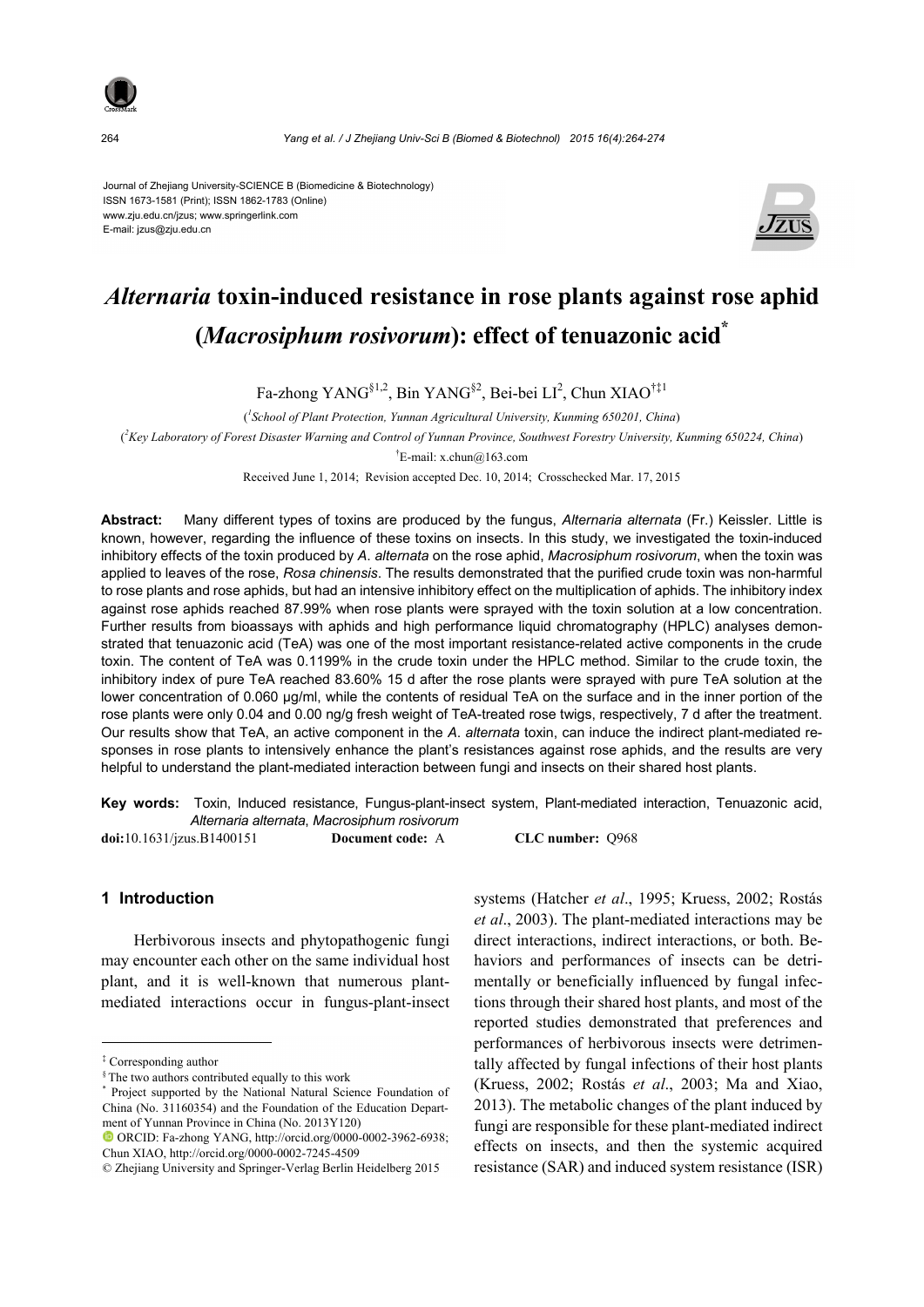can be induced in the plant (Kruess, 2002). Rostás *et al*. (2003) reviewed the plant-mediated effects on a systemic scale (systemic effects) and the plant physiological changes induced by the fungal attack with effects on the herbivorous insects. The revelation of these indirect interactions is very important for understanding the decision of insects when they encounter their host plants infected by phytopathogenic fungi and, thus, for integrated pest management.

However, it is difficult to distinguish the plantmediated indirect effects on insects from the direct effects in a fungus-plant-insect system. Possibly, some mycelia or the toxins produced by fungi are still remaining in the plants used in the bioassays. Therefore, the toxins produced by fungi, instead of the fungi themselves, should be used to test the effects of fungal infections on herbivorous insects.

If the mechanism of the indirect effects on insects can be identified, a special means of insect control can be developed. The active metabolic chemicals, instead of the fungus itself, can be used on plants to control insects. Many studies have shown that *Alternaria* spp. can produce a variety of toxins, including either host-selective or non-host-selective toxins (Thomma, 2003). Generally, the spectrum of activities in a non-selective toxin is not limited to the phylogenetic specialisation of the producer pathogen, and the spectra of biological activities of toxins are concentration-dependent (Berestetskiy, 2008). Among the sorts of mycotoxins produced by fungi, the *Alternaria* toxins were widely applied. The toxins may provide the prospect for biocontrol of fungi and certain weeds (Strobel *et al*., 1991; Chelkowski and Visconti, 1992; Abbas *et al*., 1993; Chen *et al*., 2005).

*Alternaria alternata* (Fr.) Keissler produces a variety of secondary metabolites belonging to several classes of phytotoxic chemicals (Strange, 2003; Chen *et al*., 2005). For example, tenuazonic acid (TeA) is a non-host-selective toxin that can also be produced by many strains of *A. alternata*, other fungi of *Alternaria* spp., and even other mold fungi that do not belong to the genus *Alternaria* (Yekeler *et al*., 2001; Ostry, 2008).

Many studies have shown that pathogens or their toxins may induce numerous resistance-related plant responses (Wagner and Boyle, 1995; Heath and Skalamera, 1997; Stout *et al*., 1999; Paul *et al*., 2000; Bostock *et al*., 2001; Rostás *et al*., 2003; Simon and Hilker, 2005). The most important responses include syntheses of defensive components (Hammerschmidt, 1999) and occurrences of SAR and ISR (Cipollini *et al*., 2004). Many signaling pathways are involved during these plant defense responses, such as salicylic acid (SA), jasmonic acid (JA), and ethylene (ET). More importantly, numerous cross-talks between multiple signaling pathways have been demonstrated (Hunter, 2000; Zhao and Sakai, 2003)—for example, between the SA pathway, which is mainly related to the resistance to fungi, and the JA pathway, which is mainly related to the resistance to herbivorous insects. Thus, the ecological cross-effects between herbivores and toxins (or fungi themselves) may be plantmediated, and the resistance of the host plants against insects can be obtained because of fungal infections in a fungus-plant-insect system.

While plant resistance to the original attacker can be enhanced via SAR and ISR, cross-effects on resistance to other pest organisms can be an important ecological consequence (Heil and Bostock, 2002; Cipollini *et al*., 2004) and may result from broad biological activity of induced defenses. For example, negative effects of *Alternaria brassicae*-infection on the leaf beetle, *Phaedon cochleariae*, were reported in an agricultural system by Rostás and Hilker (2002).

However, it remains unclear whether performances of herbivorous insects can be affected by either TeA or *A. alternata* fungus itself. If it can be verified that the insect's performance can be influenced by the *A. alternata* crude toxin, it still remains unclear whether the active compound(s) in the crude toxin is TeA and whether the plant's resistances against herbivorous insects were enhanced when host plants were treated with TeA, especially at a lower concentration.

With increasing the plantation area of the cut rose *Rosa chinensis* Jacq. cv. Movie Star, the infestation of the rose plants by the rose aphid, *Macrosiphum rosivorum* Zhang, has often been found throughout the year in greenhouses and is responsible for serious economic losses to the cut rose production industries. However, it has remained unclear up to now whether the rose aphid is detrimentally or beneficially affected by *Alternaria* toxins (including TeA). Even studies on the effect of the fungi of the genus *Alternaria* on insects and the literature related to the mechanisms of resistance induced by the *Alternaria* toxins on insects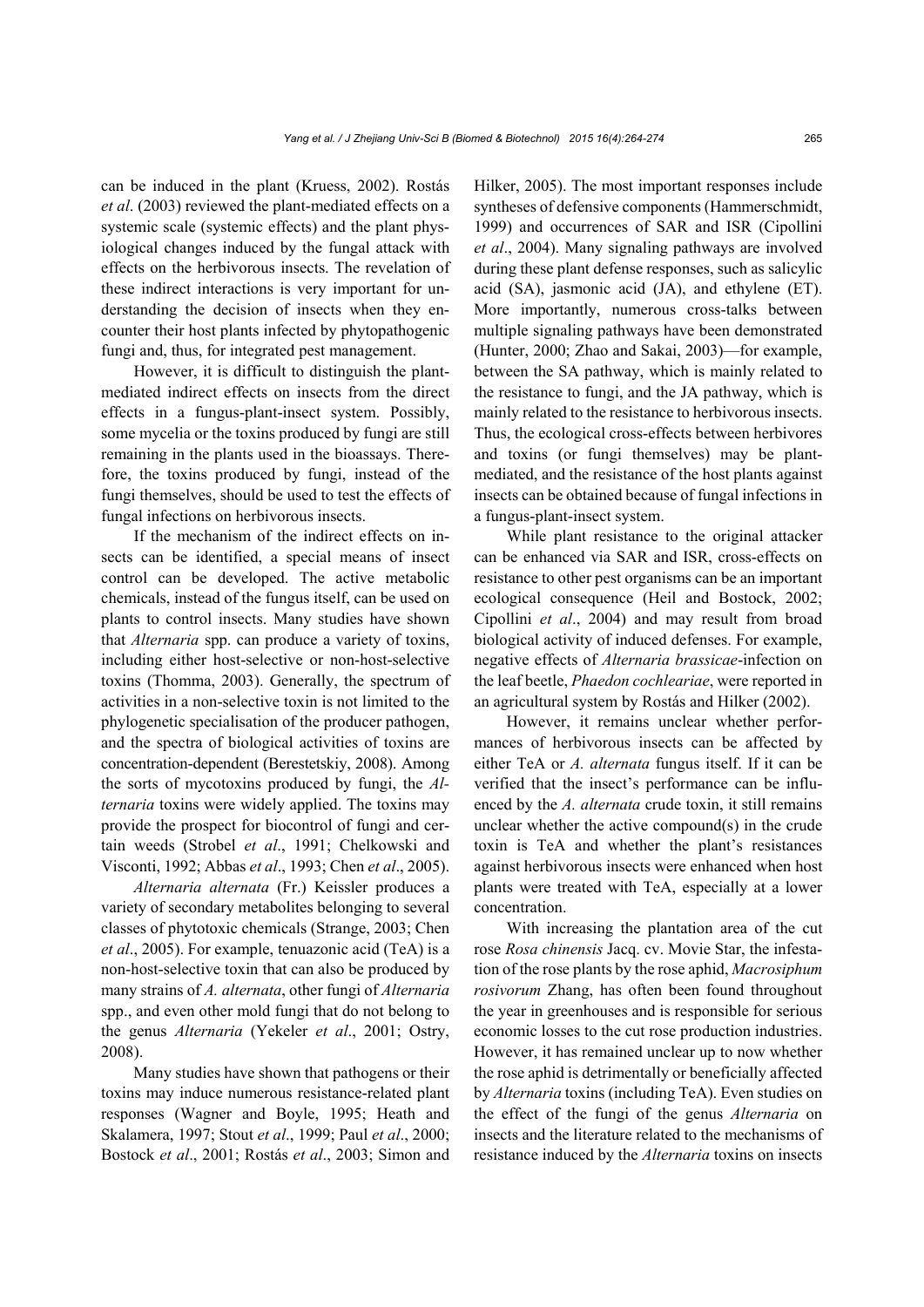are still significantly limited. So, in the present study, the toxicities of toxins produced by strain 0848 of *A. alternata* to rose leaves and aphids were determined (including TeA). We also aimed to test whether the resistance of rose plants against rose aphids can be induced by the *Alternaria* toxins and whether TeA is a resistance-related active component produced by *A. alternata*.

#### **2 Materials and methods**

## **2.1 Plants and insects**

Plants were sampled from the susceptible rose cultivar Movie Star (about two years old) in greenhouses for rose cut flower production in Yunnan Province, which is in the southwest of China, and were grown in a fungus-free greenhouse compartment of our laboratory at about 24 °C and 80% relative humidity (RH) with a 16 h/8 h (light/dark) photoperiod regime. Rose plants were used for bioassays when they had developed 6–10 expanded leaves after about four weeks.

Rose aphids were collected from a naturally occurring rose aphid colony at the same site as the rose plants and were continuously reared on seedlings of roses grown inside another greenhouse compartment, as described above.

#### **2.2 Toxin purification**

Samples (stems and leaves) were collected from wild and cultivated rose plants (*Rosa rugosa* Thunb.). For isolation of the *Alternaria* fungi from the samples, the procedure following Kaul *et al*. (2008) was adopted, with slight modifications. Out of a total of ten fungus strains of *A. alternata*, strain 0848 was used for the production of toxins in the present study.

*Alternaria* toxin was obtained from the culture of strain 0848 of *A. alternata* by first transferring conidia into a potato dextrose agar (PDA) medium and thereafter transferring mycelial culture into a 200-ml potato dextrose broth in a 500-ml conical flask at 25 °C for 10 d. Culture filtrate  $(5 L)$  was extracted with ethyl acetate, and the extract was passed through a column of macroporous resin D101 (26–60 mesh, Tianjin Haiguang Chemistry Company, China), the column being eluted with alcohol. The alcoholdiluted extract was concentrated by use of a rotary

evaporator at 50 °C (pressure 0.075 MPa) until partially purified crude solid extract was obtained.

## **2.3 Toxicity of crude toxin extract on rose leaves and aphids**

#### 2.3.1 Leaf-puncture bioassay

The toxicity of the toxin of strain 0848 of *A. alternata* was assayed by leaf-puncture bioassay on rose leaves of *R. chinensis* (method A) (Abbas *et al*., 1993). The fully expanded leaves from the greenhousegrown plants were washed for 10 min in running tap water, sterilized in  $1\%$  (0.01 g/ml) sodium hypochlorite for about 1 min, and aseptically rinsed thoroughly with sterile distilled water. Finally the leaves were placed on moistened filter paper and punctured by a sterile needle on the lower surface. The toxin was dissolved in sterile deionized water at concentrations of 5.0, 10.0, 20.0, 40.0, 80.0, and 100.0 μg/ml. Droplets  $(10 \mu l)$  of the test solutions were applied to the wounded leaves and the leaves were then incubated in transparent plastic boxes at 24 °C under a 16-h photoperiod, with the lower surface up. The diameters of the necrotic lesions (mm) were measured with a venire calliper (Shanghai exactitude apparatus factory, China) once every 8 h for 48 h. Other rose leaves with droplets of sterile water served as the control. In addition, the total increased percentages of the lesions diameter (%Δ*d*) against the control were calculated 48 h after treatment, i.e. % $\Delta d = (d_t - d_c)/d_c \times$ 100%, where  $d_t$  is the diameter of lesion 48 h after treatment and  $d_c$  is the diameter of control lesion. Ten replicates were conducted for each concentration and for the control.

#### 2.3.2 Bioassay on live plants

The same series of crude toxin solutions and the control (water) were directly applied to the leaves of live rose plants in greenhouses (10 ml each time for each concentration), i.e. the leaves of the healthy plants were evenly sprayed with the solutions once every 3 h (three times each day) over 3 d (method B). On the second day after the treatments ended, the leaf areas of the necrotic lesions produced by the toxin were measured using a transparent scale-paper, and the total leaf areas of the lesions were then calculated as mm<sup>2</sup> per twig. Four replicates were performed at each concentration.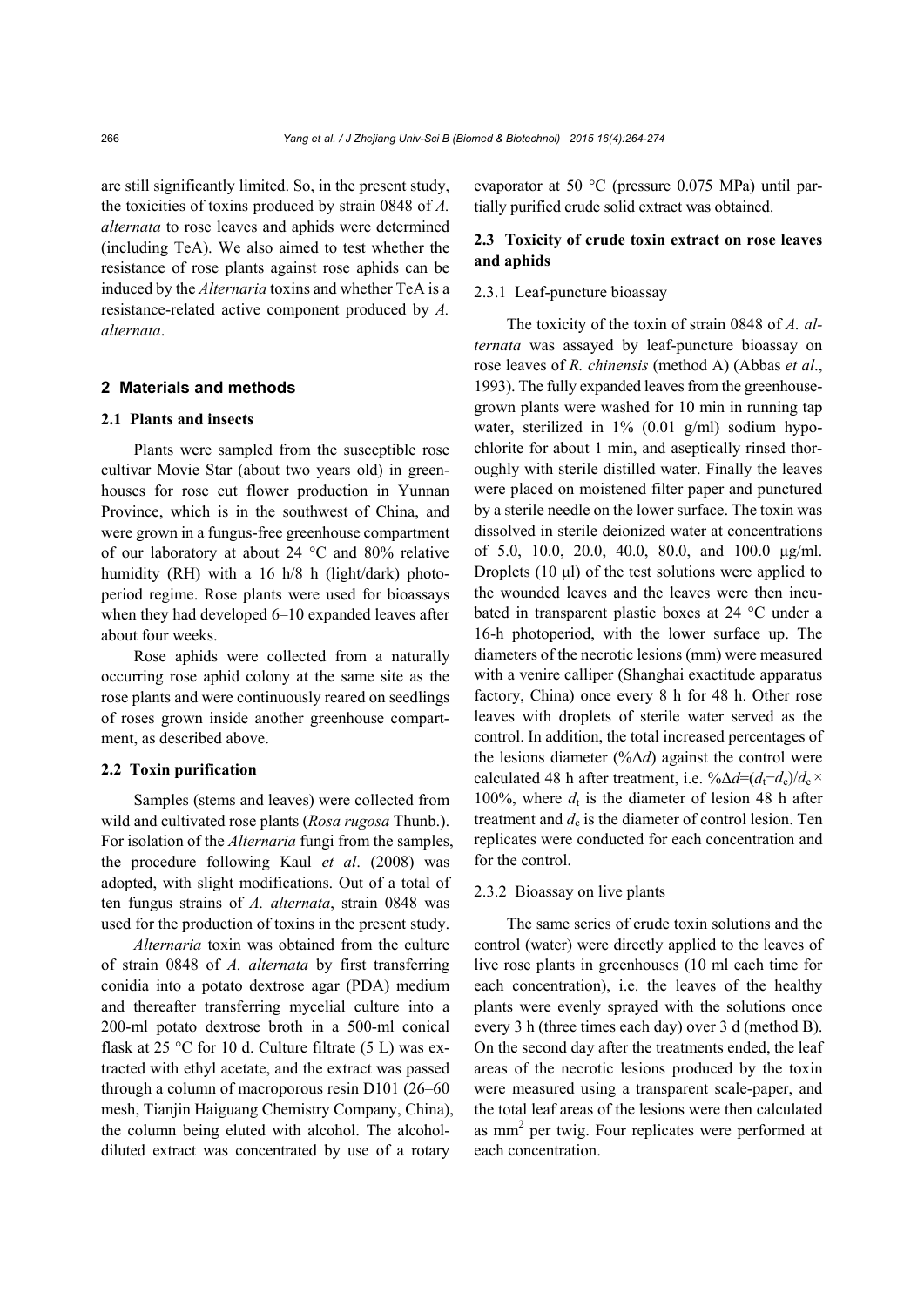2.3.3 Bioassay with aphids

To determine whether the aphids were directly affected by the *Alternaria* toxin of strain 0848, we tested its toxicity to the aphids under laboratory conditions using the slide-dipping method (commonly used for the determination of insecticidal activity) as described by Stribley *et al*. (1983). With a stereomicroscope and a wetted fine brush, 20 adults were affixed to double-face scotch tape stuck tightly to a side on the dorsal part, and the slides were then dipped into the toxin solution for 5 s. The excess was blotted off with filter paper. Aphids were maintained at 22 °C and 70% RH. The toxicity was tested at six different concentrations of 5.0, 10.0, 20.0, 40.0, 80.0, and 100.0 μg/ml, and six replicates were carried out for each concentration. The same method was used with the control treatment using water. Mean mortality percentages were recorded 24 h after treatment, and all insects that responded to touching with a fine brush were considered to be alive (Sugimoto and Osakabe, 2014).

#### **2.4 Resistance bioassay**

To test the *Alternaria* toxin-induced resistance against aphids, the 10 ml toxin solutions at 5.0, 20.0, 35.0, and 50.0 μg/ml were evenly and separately sprayed to the surfaces of each rose plant (leaves and stems) with a sprayer similar to a perfume container twice per day for two days for each concentration. Five days after the treatment ended, each potted rose was infested with 10 wingless adult aphids by means of a wetted fine brush and a stereomicroscope, and the whole plant was covered with a cage of fine-mesh gauze to avoid aphids moving to neighboring plants. Another water-spraying rose infested by 10 aphids served as the control. Six replicates were performed for treated and control rose plants. All rose plants were left in the greenhouse under the conditions previously described. The number of aphids in each cage was separately recorded on each of three days until the fifteenth day after infestation to calculate the inhibitory index (II) of rose aphid multiplication using the following formula:  $II=(N_c-N_t)/N_c \times 100\%$ , where *N*<sup>c</sup> is the mean number of aphids on control plants and  $N_t$  is the mean number of aphids on toxin-treated plants.

## **2.5 HPLC analyses of crude extract of** *Alternaria* **toxin**

To test whether TeA existed in the crude toxin extract produced by *A. alternata* and was an active component that can induce the resistance of rose plants against aphids, the partially purified crude extract of *Alternaria* toxin and pure TeA standard (purity>97%; Sigma-Aldrich, St. Louis, MO, USA) were separately dissolved in acetonitrile-water mixtures (90:10, v/v) to obtain the solutions of 100.00 and 0.50 μg/ml, respectively, and were analyzed using a high performance liquid chromatograph (HPLC) system (Agilent Technologies, Palo Alto, CA, USA) equipped with an autosampler, thermostated column compartment, and Agilent technologies ChemStation software for LC (B.02.01). Analyses of TeA in the crude extract and pure TeA were performed using a 250 mm×4.6 mm i.d. Zorbax SB-C18 reversed phase column, with a PDA detector set at 226 nm as the integration wavelength. A mixture of acetonitrile and  $2\%$  formic acid in water (90:10, v/v) was used as the mobile phase at 0.7 ml/min. In the meantime, pure TeA (0.10, 0.30, 0.50, 0.70, 0.90, and 1.00 μg/ml, in acetonitrile-water mixtures  $(90:10, v/v)$  was used as an external standard to calculate the concentration of TeA in the crude extract. TeA peaks were identified by comparison of HPLC retention time and ultra violet (UV) spectra with TeA standard kindly provided by Prof. Yu-hui CHEN (Experimental Center of Chemistry, Southwest Forestry University, Kunming, China). Furthermore, pure TeA was added into the solution of the crude toxin and its concentration in the mixture reached 0.1 μg/ml. The mixture was analyzed as previously described to more accurately ascertain whether TeA existed in the crude *Alternaria*toxin and to test the accuracy of the method. Four replicates were performed for each solution at each concentration.

## **2.6 Toxicity of TeA to rose plants and aphids and TeA-induced resistance against aphids**

The experiments were conducted to test whether the resistance of rose plants against aphids can be induced by TeA. Pure TeA was dissolved in water at concentrations of 0.006, 0.024, 0.042, and 0.060 μg/ml, and its toxicity was tested using the method previously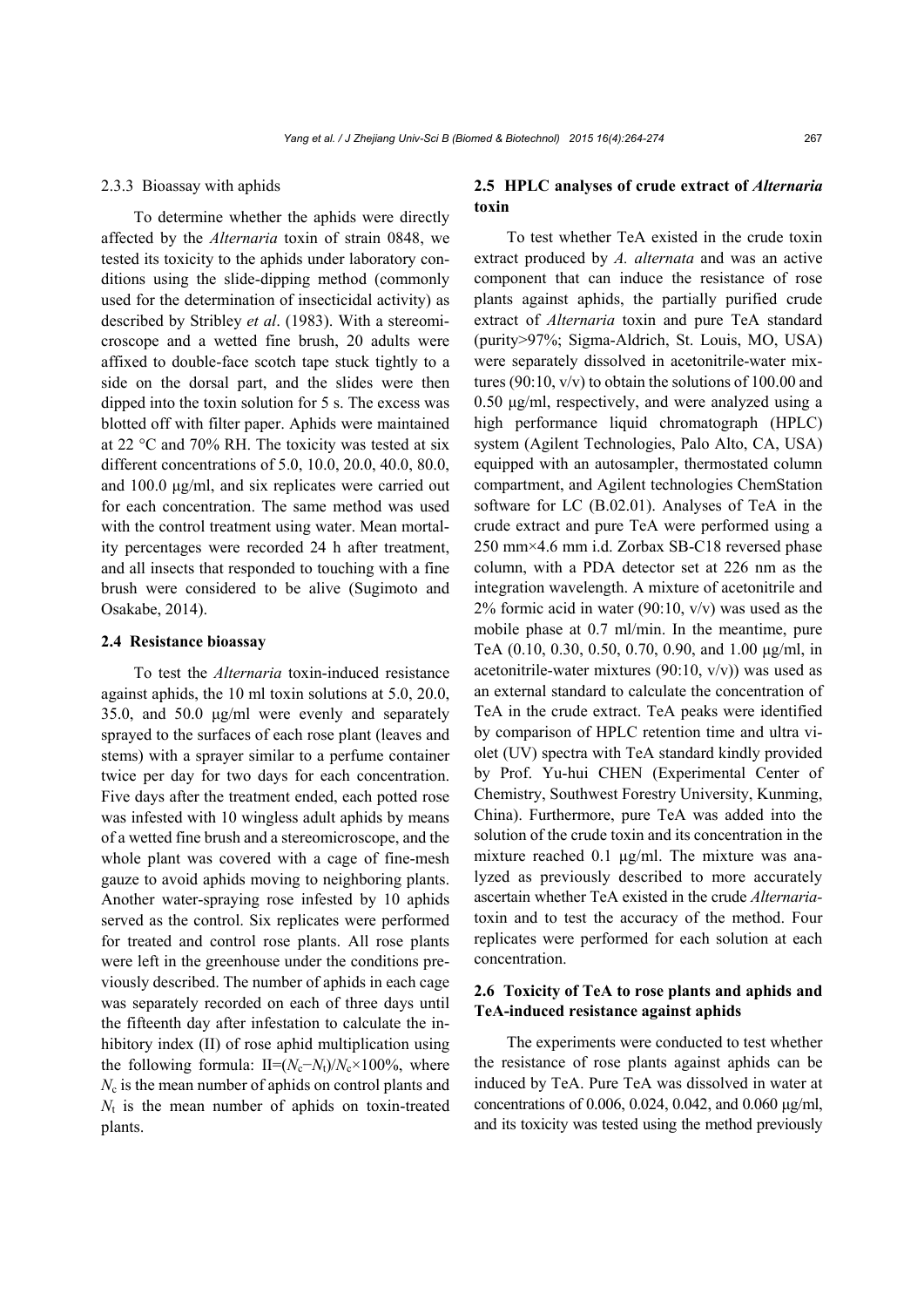described for the bioassays for the toxicity of the crude toxin (including the leaf-puncture bioassay and the bioassay that TeA was applied to the live rose plants). Similarly, the toxicity of TeA to rose aphids was tested using the method described previously (the slide-dipping method). Water served as controls for all of the bioassays.

The resistance of TeA against rose aphids was also tested under the method previously described for the resistance of the crude toxin, i.e. the rose plants were sprayed with the same series of pure TeA solutions, and the aphid numbers were recorded to calculate the inhibitory index 15 d after infestation. Similarly, water served as the control.

#### **2.7 HPLC analyses for TeA in rose plants**

In total, 144 rose plants were grown for analyses of TeA on the surface of rose plants and in the inner portion of the plants. The plants were sprayed with 0.060 μg/ml TeA once every 3 h (12 times in total, over 3 d), as previously described for the treatment with the crude toxin solution. Forty minutes after the treatment (Day 0) and the first, third, fifth, and seventh days after the treatment (i.e. Days 1, 3, 5, and 7), TeA was first extracted from the surfaces of the intact leaves and stems. Each sample consisted of ten twigs of about 80-cm length that were cut from the base of the twigs, and three replicates were conducted for each sample. Directly after cutting, the twig was dipped for 15 s in 450 ml of methanol. After the extraction of TeA from the surfaces, the leaves and stems were immediately frozen at −80 °C, freezedried, weighed, and ground to a fine powder. For each sample, the TeA in the inner portion of the plants was extracted from the fine powder using methanol. The methanol in the two types of solutions was evaporated from the crude methanol dip-volumes with a rotary evaporator (R-3000, Büchi, Switzerland). The two extracts were separately re-dissolved in 0.8 ml of acetonitrile-water mixture, and then analyzed under the same HPLC method. The water-sprayed plants served as the control. The TeA contents were calculated in ng/g fresh weight of plant material.

#### **2.8 Statistical analysis**

Statistical analysis was performed using SPSS Version 13.0 (SPSS Inc., Chicago, IL, USA). A binomial test was used to analyze the mortality percentage of aphids from the slide-dipping bioassay. One-way analysis of variance (ANOVA) was used to compare the means of the diameters of the necrotic lesions, the leaf area of the necrotic lesions produced by the toxin or TeA, the inhibitory index that was calculated from the aphid number, and the data from the HPLC analysis. Post hoc tests were performed using Fisher's least significant difference (LSD) method.

## **3 Results**

## **3.1 Toxicity of crude toxin on rose plants and aphids and resistance of crude toxin against rose aphids**

The toxicity of partially purified *A. alternata* toxin on rose plants is presented in Fig. 1 (with the leaf-puncture bioassay, i.e. method A) and in Fig. 2 (the crude toxin was directly applied to the surface of the rose plants, i.e. method B). Under method A, the diameters of the lesions produced by the toxin increased only slightly with the increasing of the test time when compared with the control. The differences in the lesion diameters among different toxin concentrations were not significant (*F*[6, 63]=0.828, 0.816, 0.775, 0.982, 0.627, 0.835, and 0.819; *P*=0.210, 0.235, 0.171, 0.453, 0.106, 0.199, and 0.236, for seven periods of time, respectively; comparisons were performed within the same periods of time). The same was true for the total increased percentages of lesion diameter (*F*[6, 63]= 0.782, *P*=0.587; Fig. 1). The percentages did not increase in the range of toxin concentrations from 0.0 to 80.0 μg/ml, with slight increases at concentration of 100.0 μg/ml. Under method B, the leaf area of the lesions per twig of rose also did not increase with the increasing of the toxin concentration (*F*[6, 21]=0.085, *P*=0.967; Fig. 2).

Similarly, no significant differences in the mortality percentages of the rose aphids at different concentrations of the crude toxin were found in the slidedipping bioassay (Binomial test, *P*=0.407, 0.529, 0.411, 0.327, 0.259, and 0.428, for concentrations of 5.0, 10.0, 20.0, 40.0, 80.0, and 100.0 μg/ml, respectively, compared with the control; Fig. 3).

However, the inhibitory index increased significantly with the increase in time (Fig. 4) for all concentrations of crude toxin produced by *A. alternata*.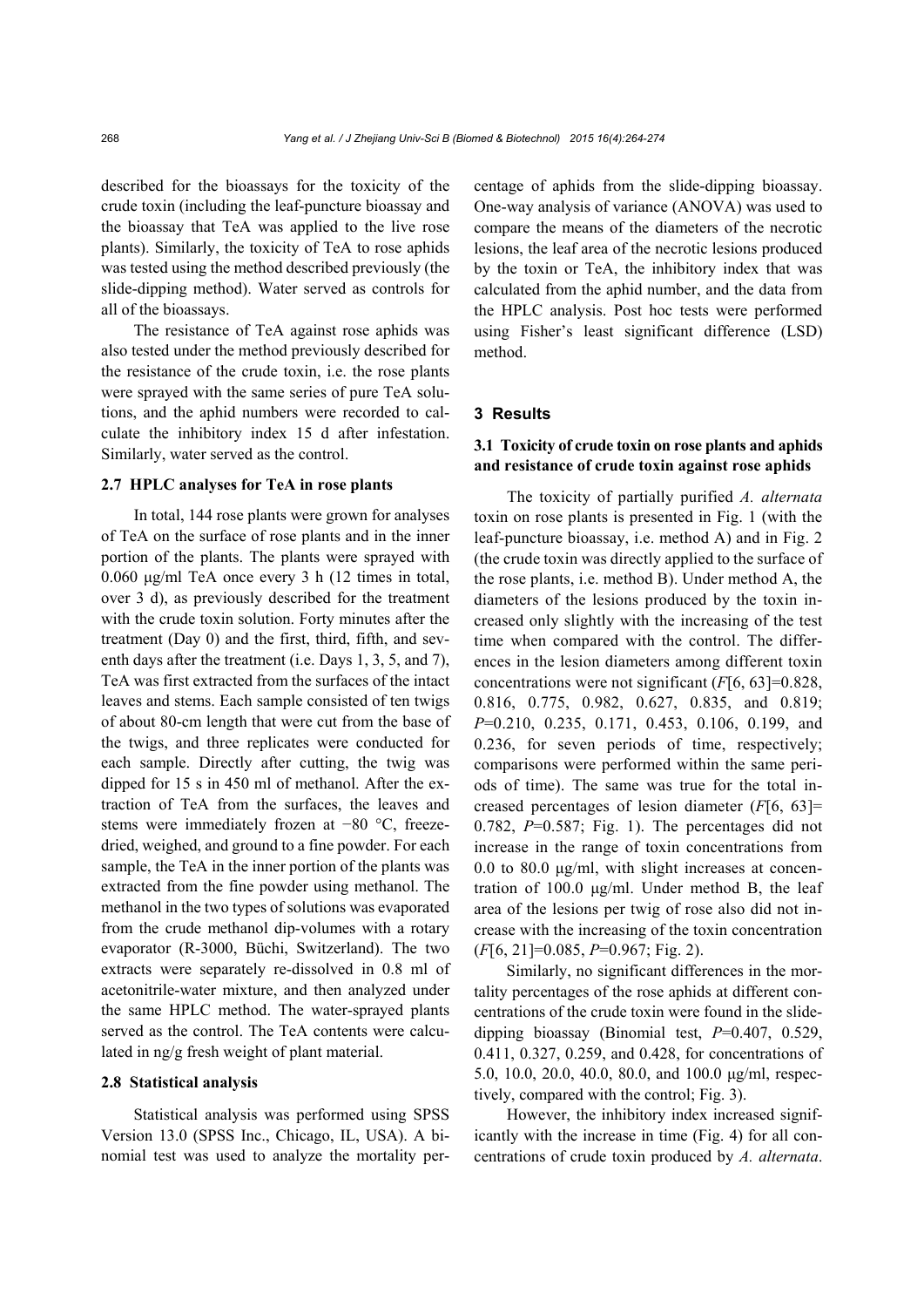

**Fig. 1 Toxicity of purified crude toxin produced by** *A. alternata* **to rose leaves with leaf-puncture bioassay** Six concentrations of the crude toxin were tested against the control  $(0.0 \,\mu\text{g/ml})$ , only water used). The values are expressed as mean (SD). Ten replicates were conducted for each concentration for each time. The data with an asterisk (\*) represents the total increased percentage of the lesion diameter compared to the control (i.e. % $\Delta d = (d_1 - d_c)/d_c \times 100\%$ , where  $d_t$  is diameter of lesion 48 h after treatment and  $d<sub>c</sub>$  is diameter of lesion of control). No significances (n.s.) were found among the different concentrations within the same period of time



Crude *A. alternata* toxin was applied directly to the surfaces of the leaves of live potted roses for 3 d. Six concentrations of the toxin were tested against the control  $(0.0 \mu g/ml)$ , only water used). The values are expressed as mean±SD. Four

replicates were conducted for each concentration. No significances were found among the different concentrations



**Fig. 3 Toxicity of** *A. alternata* **toxin to rose aphids** The aphids (*n*=20 for each treatment) were dipped into the toxin solution for 5 s using the slide-dipping method. Mortality percentages (mean (SD)) of the aphids were calculated against the control  $(0.0 \text{ µg/ml})$ , only water was used). Six replicates were conducted for each concentration. No significances were found among the different concentrations



**Fig. 4 Resistance of crude** *A. alternata* **toxin against rose aphids**

The rose plants were sprayed with the toxin at different concentrations, and were infested with 10 aphids per plant one day after the treatment to calculate the inhibitory index (II) for rose aphid multiplication using the following formula: II= $(N_c-N_t)/N_c \times 100\%$  (*N<sub>c</sub>* is the mean number of aphids on control plants (only water used) and  $N_t$  is the mean number of aphids on toxin-treated plants). Six replicates were conducted for each concentration

The maximum of inhibitory index reached 87.99% 15 d after treatment when the toxin was used at 50.0 μg/ml. When comparisons were done among different concentrations during the same period of time, inhibitory index increased generally with the increase of TeA concentration, with the only exception being on Day 6 (inhibitory index at 35.0 μg/ml was lower than that at 20.0 μg/ml). The differences in inhibitory index were significant across the four concentrations on Day 9 (*F*[3, 20]=4.829, *P*=0.033) and Day 15 (*F*[3, 20]=8.430, *P*=0.003), and also between 5.0 and 50.0 μg/ml on all Days 3, 6, 9, 12, and 15 (*F*[1, 10]=7.367, 7.747, 8.657, 8.613, and 11.000; *P*=0.022, 0.019, 0.015, 0.015, and 0.008, respectively).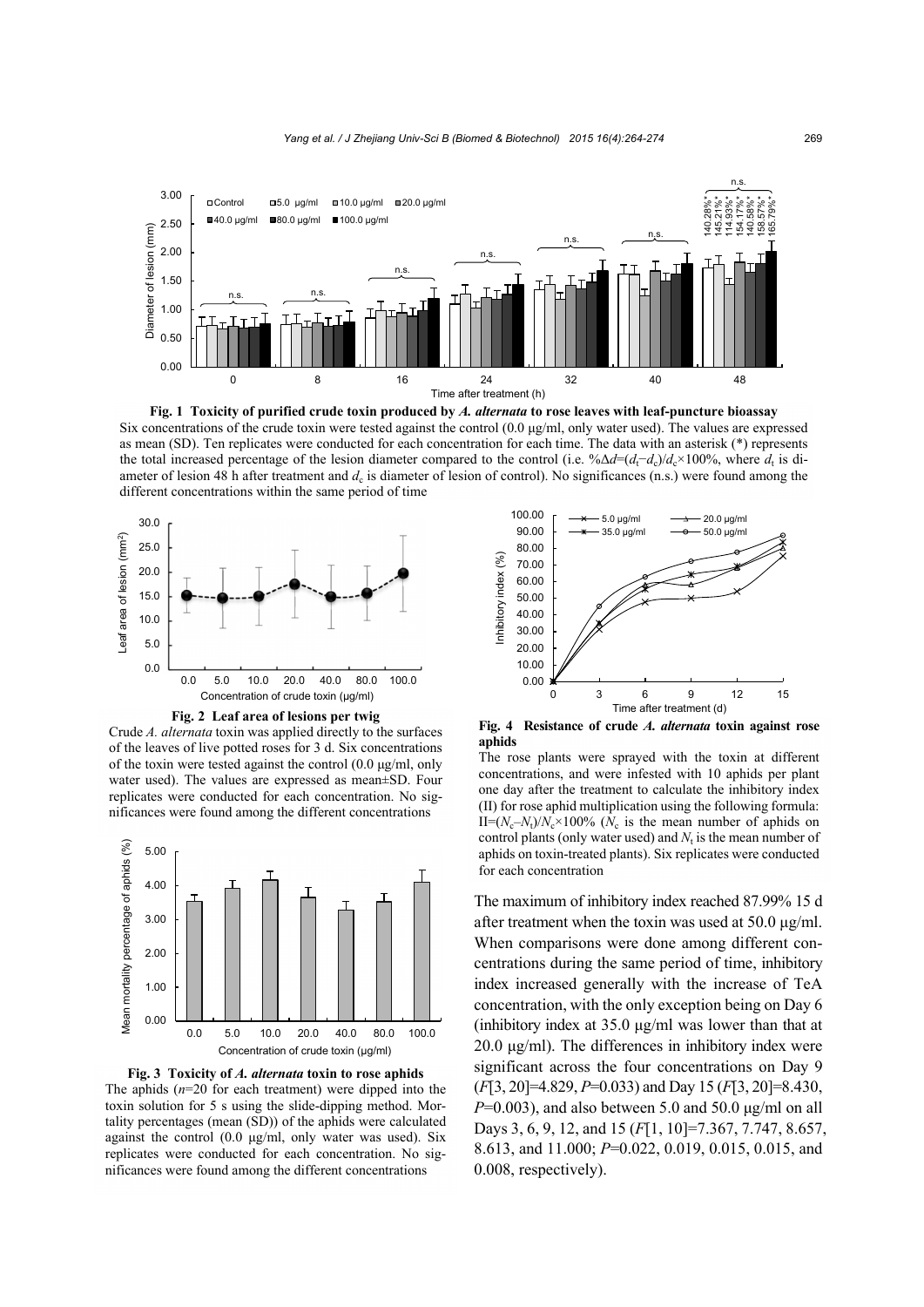#### **3.2 HPLC analyses for crude toxin and TeA**

TeA was detected in the solution sample of partially purified crude toxin produced by *A. alternata* and its percentage in the crude toxin solid reached 0.1199%. The mean±standard deviation (SD) retention time of TeA in different solutions was  $(11.13330\pm$ 0.000646) min (relative standard deviation (RSD)= 0.01161%; Table 1). With the use of standard pure TeA in solutions, the linear regression equation for TeA was obtained: *Y*=1502.27325*X*+0.39274 (*F*[1, 4]= 572863,  $P \le 0.0001$ ; adjusted  $R^2 = 0.999994$ ). Here, *Y* represented the peak area in the chromatograph and *X* represented the concentration of TeA (μg/ml). With using the HPLC method, the spiked recovery for TeA in the real solution sample of the crude toxin was 99.86% (RSD=0.22%, *n*=4).

## **3.3 Toxicity of TeA to rose plants and aphids and resistance of TeA against rose aphids**

The diameter of necrotic lesions produced by pure TeA 48 h after the treatment and the leaf area of the necrotic lesions per twig of the rose plants 3 d after the treatment were measured to show the toxicity of TeA to rose plants, and the mortality percentage of the aphids was calculated to test the toxicity of TeA to rose aphids (Table 2). The three tested parameters showed no significant differences among the different concentrations of TeA, and their values did not increase with the increasing of the TeA concentrations (Table 2). In these three bioassays, the toxicity of TeA to rose plants and rose aphids was not found.

The inhibitory index 15 d after infestation is presented in Fig. 5. The significant plant's resistance

against rose aphids induced by pure TeA was found in the bioassay at all concentrations of TeA. Inhibitory index did increase with the increasing of the TeA concentrations. When TeA was used at 0.006 μg/ml, the inhibitory index reached 65.18%, and the maximum reached 83.60% at 0.060 μg/ml. The differences in inhibitory index were significant between 0.010 μg/ml and the other three concentrations of TeA (*F*[3, 20]=13.135, *P*<0.001), and between 0.024 and 0.060 μg/ml (*F*[1, 10]=4.998, *P*=0.049). However, the significant differences were not found between 0.024 and 0.042 μg/ml (*F*[1, 10]=1.856, *P*=0.203), or between 0.042 and 0.060 μg/ml (*F*[1, 10]=1.332, *P*=0.275).





| Solution                                                            | Peak No. | Retention time<br>$(min)^a$ | Peak area<br>(mV·s) | Conc. of TeA<br>$(\mu g/ml)^b$ | TeA in different solids<br>$(\%)^{\flat}$ |
|---------------------------------------------------------------------|----------|-----------------------------|---------------------|--------------------------------|-------------------------------------------|
| Crude toxin $(100.00 \mu\text{g/ml})$                               | 23       | 11.13223                    | 180.58956           | 0.1199                         | 0.1199                                    |
| Pure TeA $(0.50 \mu g/ml)$                                          |          | 11.13434                    | 742.96641           | 0.4943                         | 98.8628                                   |
| Pure TeA $(0.10 \mu g/ml)$                                          |          | 11.13449                    | 148.91348           | 0.0989                         | 98.8617                                   |
| Mixture $(100.00 \mu g/ml$ crude<br>toxin+0.10 $\mu$ g/ml pure TeA) | 23       | 11.13213                    | 329.11030           | 0.2188                         | 0.2185                                    |

**Table 1 HPLC analyses of TeA in different solutions**

<sup>a</sup> RSD=0.01161%; Four replicates were conducted for each solution. <sup>b</sup> The concentration or percentage of TeA in the solid substance corresponding to their respective solutions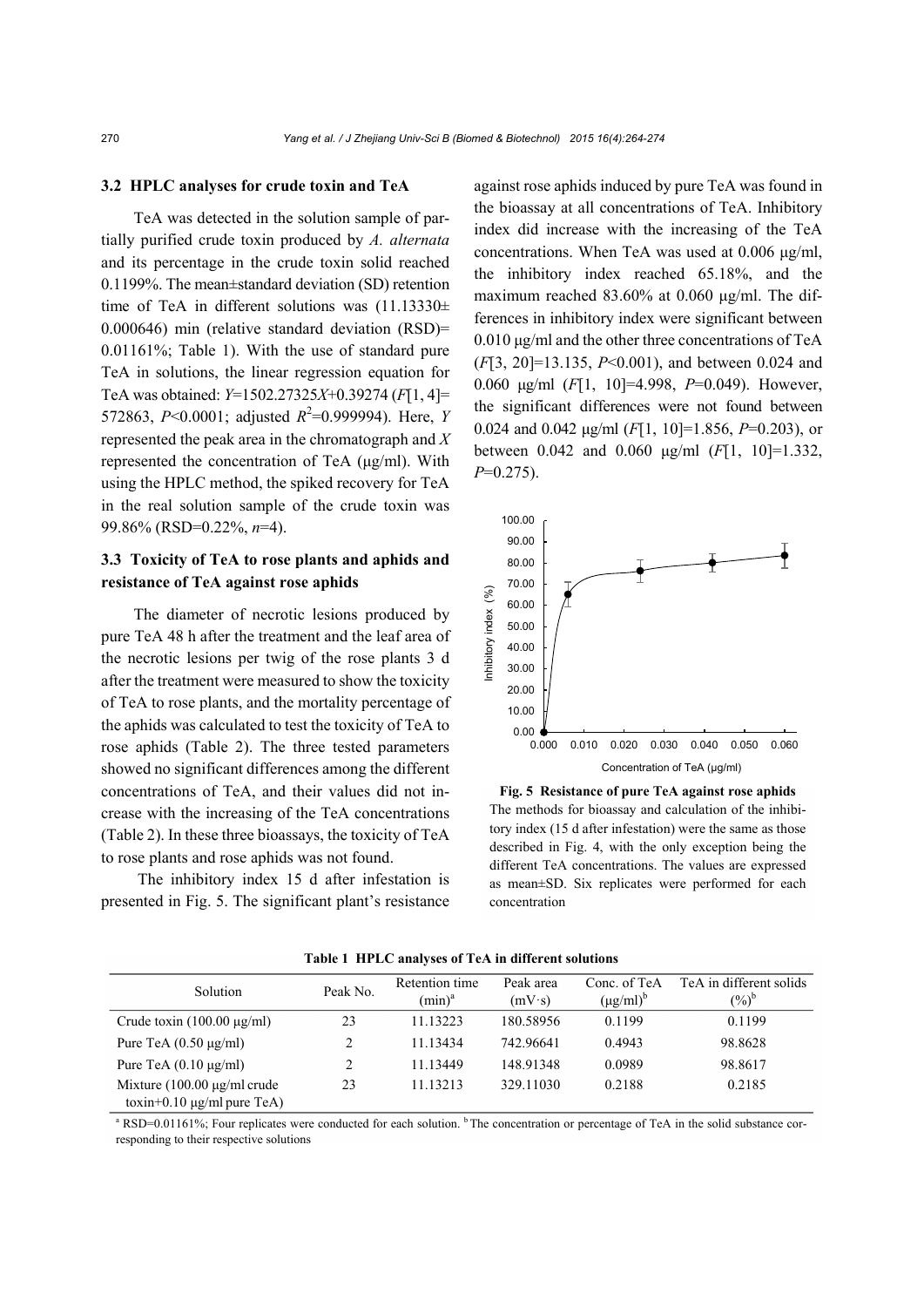| Concentration of TeA | Diameter of necrotic | Leaf area of necrotic | Mortality percentage of |
|----------------------|----------------------|-----------------------|-------------------------|
| $(\mu g/ml)$         | lesions $(mm)^b$     | lesions $(mm^2)^c$    | aphids $(\% )$          |
| 0                    | $1.63 \pm 0.18$      | $13.75 \pm 3.62$      | $1.62 \pm 0.39$         |
| 0.006                | $1.53 \pm 0.18$      | $15.32 \pm 3.59$      | $1.89 \pm 0.44$         |
| 0.024                | $1.43 \pm 0.23$      | $17.82 \pm 5.26$      | $1.49 \pm 0.48$         |
| 0.042                | $1.80 \pm 0.41$      | $14.52 \pm 4.14$      | $1.57 \pm 0.37$         |
| 0.060                | $1.69 \pm 0.29$      | $16.23 \pm 5.01$      | $1.92 \pm 0.58$         |
| F[4, 25]             | 1.733                | 0.807                 | 1.091                   |
|                      | 0.174                | 0.532                 | 0.382                   |

**Table 2 Toxicity of pure TeA to rose plants and aphids**<sup>a</sup>

a All data were presented as the mean±SD, and one-way ANOVA was used to compare the differences of means. For all three tested parameters, no significant differences were found among the different concentrations (0.000 μg/ml as control, only water used). The methods used were the same as those described for the bioassays for toxicity of the crude toxin (Figs. 1–3). Six replicates were performed for each concentration for all three bioassays. <sup>b</sup> The diameter was measured 48 h after the treatment. <sup>c</sup> The leaf area of the necrotic lesions per twig was measured 3 d after the treatment

## **3.4 HPLC analyses for TeA in TeA-treated rose plants**

Under the HPLC method, TeA was detected both on the surface and in the inner rose plants treated with TeA for 3 d (Fig. 6). After the treatment, the concentrations of TeA from the surface and the inner portion of the rose twigs decreased significantly with the increasing of time. Forty minutes after the treatment (Day 0), the concentrations from the surface and inner plants were 15.35 and 26.92 ng/g fresh weight, respectively, but on Day 7, only 0.04 ng/g fresh weight on the surfaces and 0 ng/g in the inner portion of the twigs were detected (Fig. 6). There were significant differences in concentrations between Day 0 and Days 1, 3, 5, and 7 (for surface: *F*[4, 10]=384.204, *P*<0.001; for the inner portions: *F*[4, 10]=74.360, *P*<0.001) and between Day 1 and Days 3, 5, and 7 (for surface: *F*[3, 8]=84.396, *P*<0.001; for the inner portions: *F*[3, 8]=40.084, *P*<0.001), and the same was true between the concentrations of TeA on the surfaces and in the inner portions on Day  $0$  ( $F[1, 4]$ = 15.672, *P*=0.017).

## **4 Discussion**

Our data shows that the multiplication of the rose aphid, *M. rosivorum*, is intensively inhibited by the toxin extracted from the culture filtrates of *A. alternata* when the toxin is applied to the rose plant, *R. chinensis*. Obviously, it can be deduced that the rose aphids will also be affected by this fungus if the rose plants are directly infected by *A. alternata* because the toxin produced by *A. alternata* will exist in the



**Fig. 6 Concentration of TeA in rose plants treated with TeA for 3 d** 

After the treatment, TeA was separately extracted with methanol from the surface and the inner portion of the plants for HPLC analyses. The values are expressed as mean (SD), and three replicates were performed for each treatment

plants. It has also been reported previously that many leaf-chewing or sap-sucking insects can be detrimentally affected by different fungi on their shared host plants (Xiao *et al*., 2002; Rostás *et al*., 2003; Yang *et al*., 2013). For example, the adults of the Australian weevil, *Oxyops vitiosa*, consumed lower proportions of leaf tissues of *Melaleuca quinquenervia* infected by the Neotropical rust fungus, *Puccinia psidii*, and the females preferentially oviposited on the rust-free leaves (Rayamajhi *et al*., 2006). This interaction is a typical type of plant-mediated interaction between an insect and a fungus in the tripartite system consisting of fungus, insect, and their shared host plant. However, within such a system, it is difficult to ascertain whether the detrimental effects of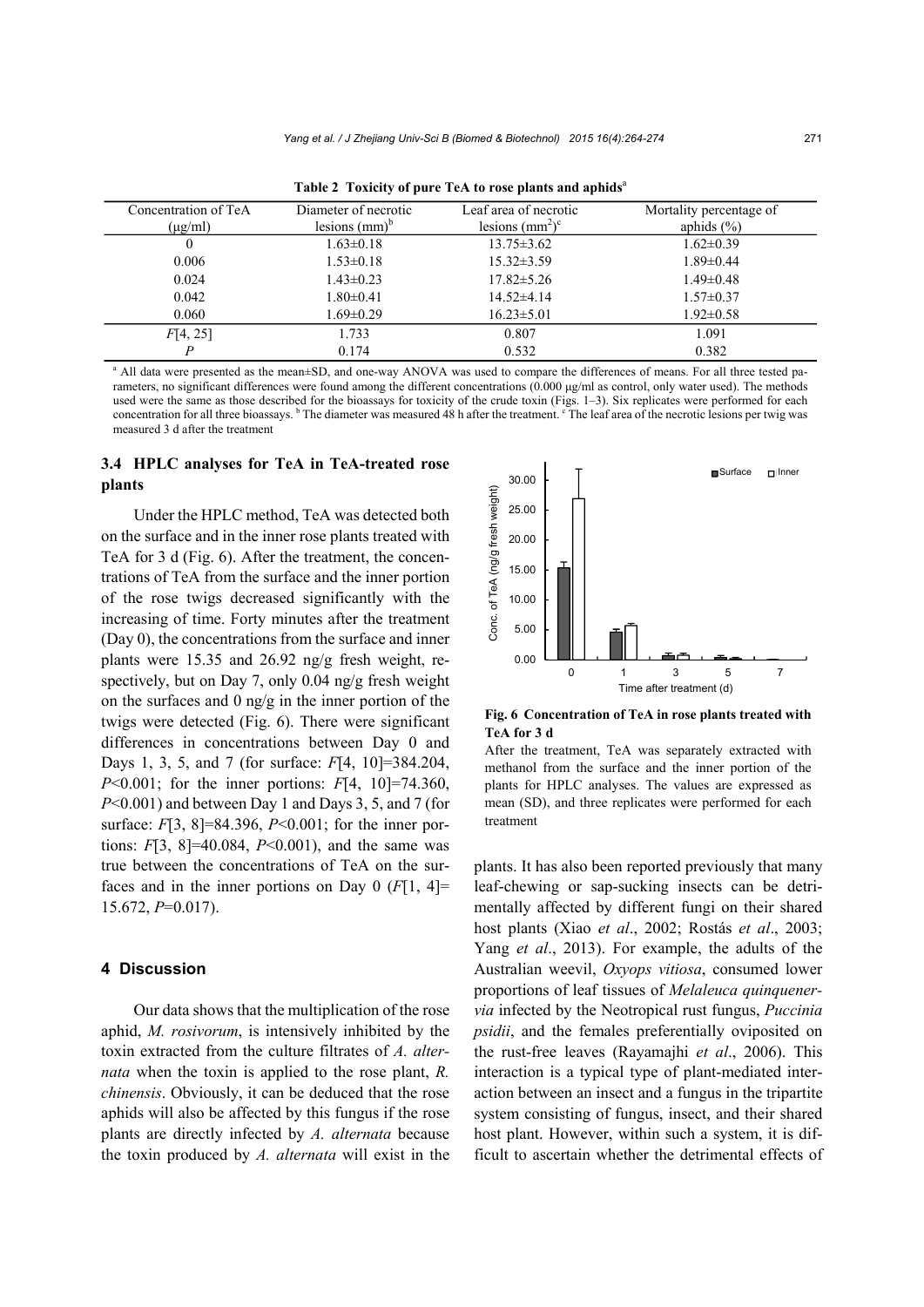the fungus infection on insects are induced or not. Some mycelia or toxins of fungi can still remain in the plants used in the bioassays, resulting in the effects on insects. It is also difficult to investigate the toxicity of the toxins in the plants on insects.

Therefore, *Alternaria* toxin was extracted from the culture filtrates and used for the bioassays in the present study. To exclude the possibility that the toxin itself caused the above inhibitory effect, the toxicities of the toxin to excised and live rose plants and to rose aphids were tested. The results showed that this toxin was nontoxic to the plants and the insects at low concentrations  $(\leq 100.0 \text{ µg/ml})$  and possessed the intensive inhibitory effect on the multiplication of rose aphids at lower concentrations  $(\leq 50.0 \text{ µg/ml})$ . Thus, the *Alternaria* toxin possessed the potential to be developed for biocontrol of rose aphids. According to these results (Figs. 1–4), such a plant-mediated inhibitory effect should be induced by the *Alternaria*  toxin and might be an indirect plant-mediated interaction between these two natural enemies of rose plants under natural conditions. The intensity of toxicity is intensively related to species and concentration of toxins (Berestetskiy, 2008), and the same is true for the level of plant resistance to insects.

Although more experiments might be needed to ascertain that the toxin is non-harmful to rose aphids, we think that, based on the above results, the rose plants have obtained the *Alternaria* toxin-induced resistance to rose aphids in our study, involving a series of plant defense responses. The toxin of a fungus can induce plant defense responses of resistancerelated metabolites, including different peptides, proteins, oligosaccharides, lipids, benzoquinones, and terpenoids. However, such compounds are commonly believed to enable plants to resist phytopathogen attacks (Montesano *et al*., 2003). Some nonphytopathogenic *Alternaria* toxins have also been developed to control other phytopathogens (Chen *et al*., 2005). Although the application of the *Alternaria*  toxin to host plants has had detrimental effects on aphids, this toxin itself is non-harmful to rose aphids, not having acute or contact toxicity or insecticidal activity (Fig. 3). Therefore, the plant's changes induced by the *Alternaria* toxins may be responsible for the intensive inhibitory effect on the aphids. This should be SAR and/or ISR (Kloepper *et al*., 1992; Rostás *et al*., 2003).

Furthermore, the toxins used on the rose plants, instead of infection by fungus itself, may make plants obtain the fungus-induced resistance to rose aphids, especially under the controlled conditions in the present study. Therefore, a proactive defense barrier in plants for controlling insect pests can be built to a certain extent, instead of desinsection after infestation (Zhang, 2003). Thus, the results suggest that toxins possess a potential application for the management of aphids. Such a biologically based strategy may be a new idea for insect control. However, it is still needed to elucidate the active chemicals in *Alternaria* toxins.

According to the results of HPLC analyses in our study, there is TeA, a typical fungal toxin, in the partially purified crude toxin produced by *A*. *alternata*, and its concentration in the solid crude toxin reached about 0.12% (Table 1). It was reported previously that TeA was obtained from the culture filtrates of *Alternaria* spp. For instance, TeA was isolated from the culture filtrates of *Alternaria tenuis* Auct. (Rosett *et al*., 1957).

In the meantime, the toxicity of pure TeA to rose plants and rose aphids was tested with the same methods used for the crude *Alternaria* toxin. The results showed that TeA at a low concentration was non-harmful to rose plants or rose aphids. Further bioassay also demonstrated that TeA possessed an intensive inhibitory effect on rose aphids when it was applied to the plants. Thus, TeA can also induce defense responses in rose plants, similar to those induced by the crude *Alternaria* toxin, and can strongly enhance the resistance of plants to aphids. The inhibitory index of TeA against rose aphids reached 83.60% at 0.060 μg/ml of TeA, while inhibitory index of the crude *Alternaria* toxin reached 88.0% when the concentration of TeA in the crude toxin solution was also about 0.060 μg/ml. Only a slight difference was found between these two values of inhibitory index. Therefore, TeA is one of the most important active components in the crude toxin produced by the fungus *A. alternata*. When the crude toxin was applied to the rose plants, the plant resistance against rose aphids was mainly induced by TeA in the crude toxin. It is also possible that there are other active chemical components produced by *A. alternata* in the crude toxin, which requires further study.

Nevertheless, TeA still has a great potential to be used to control rose aphids in the production of cut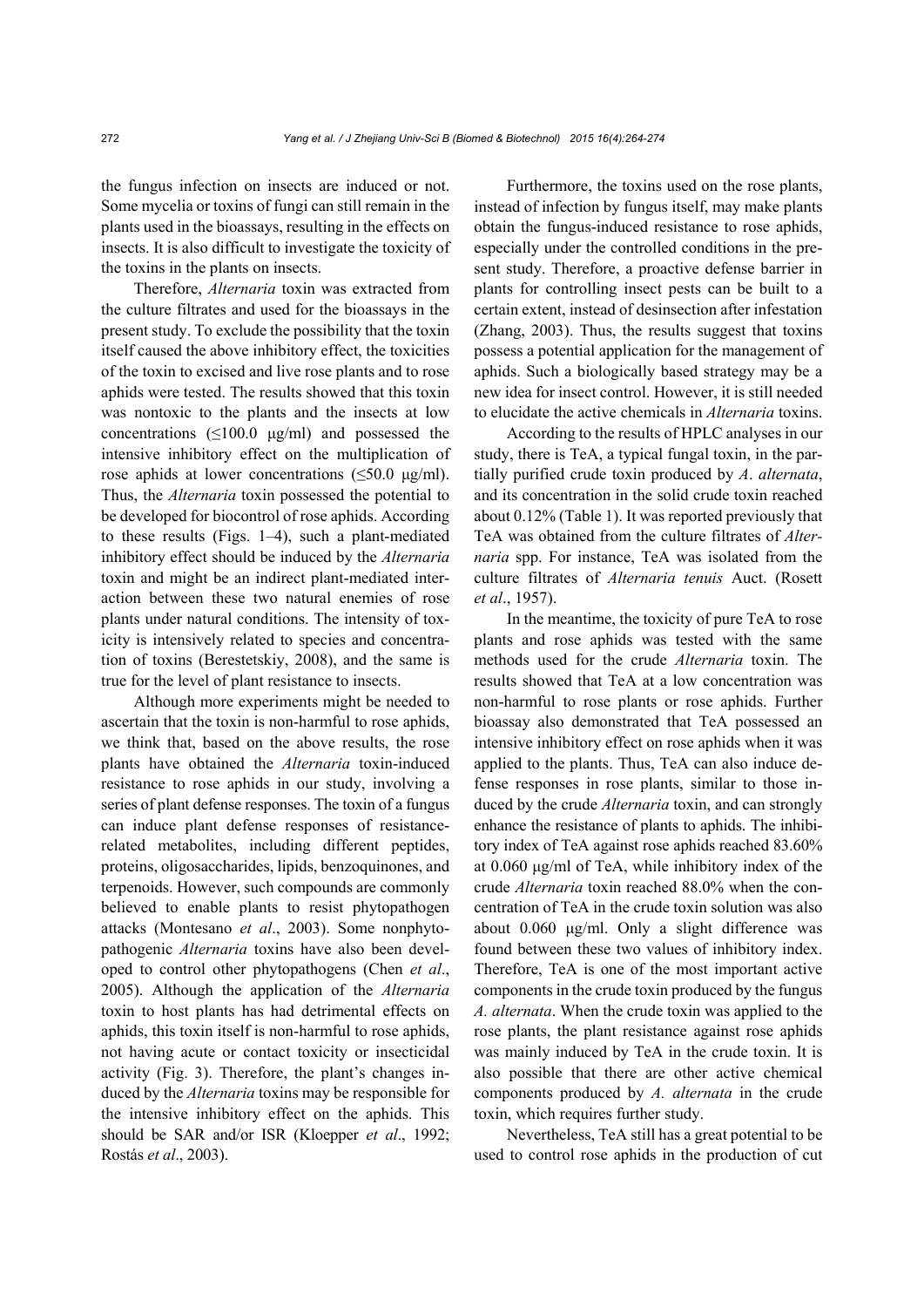rose flowers. The previously reported results showed that TeA exhibited a calculated 50% lethal dose of 548 μg per egg in the egg embryos of chickens (Griffin and Chu, 1983). TeA is also toxic to several other animal species, e.g. mice, dogs, and monkeys (Davis *et al*., 1977; Ostry, 2008). In the present study, TeA was used on the plants only at a very low concentration  $(0.060 \text{ µg/ml})$ , and was not used on any animals. More importantly, the results in our study show that TeA can be degradable within a short time (about 7 d; Fig. 6). Under natural conditions, the half-life period of TeA in the field experiment is only about 3.22 d (Zhou and Qiang, 2007). Thus, TeA can be safer than common chemical pesticides.

Furthermore, the results from the bioassay for the plant resistance showed that inhibitory index of TeA against rose aphids still had significantly high values 15 d after the treatment with TeA (Fig. 5), suggesting not only that the resistance-related response of rose plants can be induced by TeA, but also that the inhibitory effect of TeA against rose aphids does not result from TeA itself (the same as the effect of the crude toxin). TeA or crude toxin of *A*. *alternata* can induce system resistance in rose plants, and the ISR can continue to protect the plants for a long time after TeA or the crude toxin is completely degraded. Further studies in the future are needed to elucidate that the changes in resistance-related genes in rose plants can be induced by the treatment with TeA or the crude toxin on rose plants, to demonstrate the ISR with molecular technology.

#### **Acknowledgements**

We thank Prof. Yu-hui CHEN (Experimental Center of Chemistry, Southwest Forestry University, Kunming, China) for her advice on the isolation of *Alternaria* fungi and chemical analysis.

#### **Compliance with ethics guidelines**

Fa-zhong YANG, Bin YANG, Bei-bei LI, and Chun XIAO declare that they have no conflict of interest.

This article does not contain any studies with human or animal subjects performed by any of the authors.

#### **References**

- Abbas, H.K., Vesonder, R.F., Boyette, C.D., *et al*., 1993. Phytotoxicity of AAL-toxin and other compounds produced by *Alternaria alternata* to jimsonweed (*Datura stramonium*). *Can*. *J*. *Bot*., **71**(1):155-160. [\[doi:10.1139/](http://dx.doi.org/10.1139/b93-017) [b93-017\]](http://dx.doi.org/10.1139/b93-017)
- Berestetskiy, A.O., 2008. A review of fungal phytotoxins:

from basic studies to practical use. *Appl*. *Biochem*. *Microbiol*., **44**(5):453-465[. \[doi:10.1134/S000368380805](http://dx.doi.org/10.1134/S0003683808050013) [0013\]](http://dx.doi.org/10.1134/S0003683808050013)

- Bostock, R.M., Karban, R., Thaler, J.S., *et al*., 2001. Signal interactions in induced resistance to pathogens and insect herbivores. *Eur*. *J*. *Plant Pathol*., **107**(1):103-111[. \[doi:10.](http://dx.doi.org/10.1023/A:1008703904253) [1023/A:1008703904253\]](http://dx.doi.org/10.1023/A:1008703904253)
- Chelkowski, J., Visconti, A., 1992. *Alternaria*: Biology, Plant Diseases and Metabolites. Elsevier, Amsterdam, the Netherlands, p.449-541.
- Chen, S., Dai, X., Qiang, S., *et al*., 2005. Effect of a nonhostselective toxin from *Alternaria alternata* on chloroplastelectron transfer activity in *Eupatorium adenophorum*. *Plant Pathol*., **54**(5):671-677. [\[doi:10.1111/j.1365-3059.](http://dx.doi.org/10.1111/j.1365-3059.2005.01249.x) 2005.01249 x1
- Cipollini, D., Enright, S., Traw, M.B., *et al*., 2004. Salicylic acid inhibits jasmonic acid-induced resistance of *Arabidopsis thaliana* to *Spodoptera exigua. Mol*. *Ecol*., **13**(6): 1643-1653. [\[doi:10.1111/j.1365-294X.2004.02161.x\]](http://dx.doi.org/10.1111/j.1365-294X.2004.02161.x)
- Davis, N.D., Diener, U.L., Morgan-Jones, G., 1977. Tenuazonic acid production by *Alternaria alternata* and *Alternaria tenuissima* isolated from cotton. *Appl*. *Environ*. *Microbiol*., **34**(2):155-157.
- Griffin, G.F., Chu, F.S., 1983. Toxicity of the *Alternaria* metabolites alternariol, alternariol methyl ether, altenuene, and tenuazonic acid in the chicken embryo assay. *Appl*. *Environ*. *Microbiol*., **46**(6):1420-1422.
- Hammerschmidt, R., 1999. Induced disease resistance: how do induced plants stop pathogens? *Physiol*. *Mol*. *Plant Pathol*., **55**(2):77-84. [\[doi:10.1006/pmpp.1999.0215\]](http://dx.doi.org/10.1006/pmpp.1999.0215)
- Hatcher, P.E., Paul, N.D., Ayres, P.G., *et al*., 1995. Interactions between *Rumex* spp., herbivore and a rust fungus: the effect of *Uromyces rumicis* infection on leaf nutritional quality. *Funct*. *Ecol*., **9**(1):97-105. [\[doi:10.2307/](http://dx.doi.org/10.2307/2390095) [2390095\]](http://dx.doi.org/10.2307/2390095)
- Heath, M.C., Skalamera, D., 1997. Cellular interactions between plants and biotrophic fungal parasites. *Adv*. *Bot*. *Res*., **24**(6):195-225. [\[doi:10.1016/S0065-2296\(08\)60074-9\]](http://dx.doi.org/10.1016/S0065-2296(08)60074-9)
- Heil, M., Bostock, R., 2002. Induced systemic resistance (ISR) against pathogens in the context of induced plant defences. *Ann*. *Bot*., **89**(5):503-512. [\[doi:10.1093/aob/mcf076\]](http://dx.doi.org/10.1093/aob/mcf076)
- Hunter, M.D., 2000. Mixed signals and cross-talk: interactions between plants, insects and plant pathogens. *Agric*. *For*. *Entomol*., **2**(3):155-161. [\[doi:10.1046/j.1461-9563.2000.](http://dx.doi.org/10.1046/j.1461-9563.2000.00071.x) [00071.x\]](http://dx.doi.org/10.1046/j.1461-9563.2000.00071.x)
- Kaul, S., Wani, M., Dhar, K.L., *et al*., 2008. Production and GC-MS trace analysis of methyl eugenol from endophytic isolate of *Alternaria* from rose. *Ann*. *Microbiol*., **58**(3): 443-445. [\[doi:10.1007/BF03175541\]](http://dx.doi.org/10.1007/BF03175541)
- Kloepper, J.W., Tuzun, S., Kuć, J.A., 1992. Proposed definitions related to induced disease resistance. *Biocontrol Sci*. *Technol*., **2**(4):349-351. [\[doi:10.1080/09583159209355251\]](http://dx.doi.org/10.1080/09583159209355251)
- Kruess, L., 2002. Indirect interaction between a fungal plant pathogen and a herbivorous beetle of the weed *Cirsium arvense*. *Oecologia*, **130**(4):563-569. [\[doi:10.1007/s00442-](http://dx.doi.org/10.1007/s00442-001-0829-9) [001-0829-9\]](http://dx.doi.org/10.1007/s00442-001-0829-9)
- Ma, Y.F., Xiao, C., 2013. Push-pull effects of three plant secondary metabolites on oviposition of the potato tuber moth, *Phthorimaea operculella*. *J*. *Insect Sci*., **13**:128. [\[doi:10.1673/031.013.12801\]](http://dx.doi.org/10.1673/031.013.12801)
- Montesano, M., Brader, G., Palva, E.T., 2003. Pathogen derived elicitors: searching for receptors in plants. *Mol*.